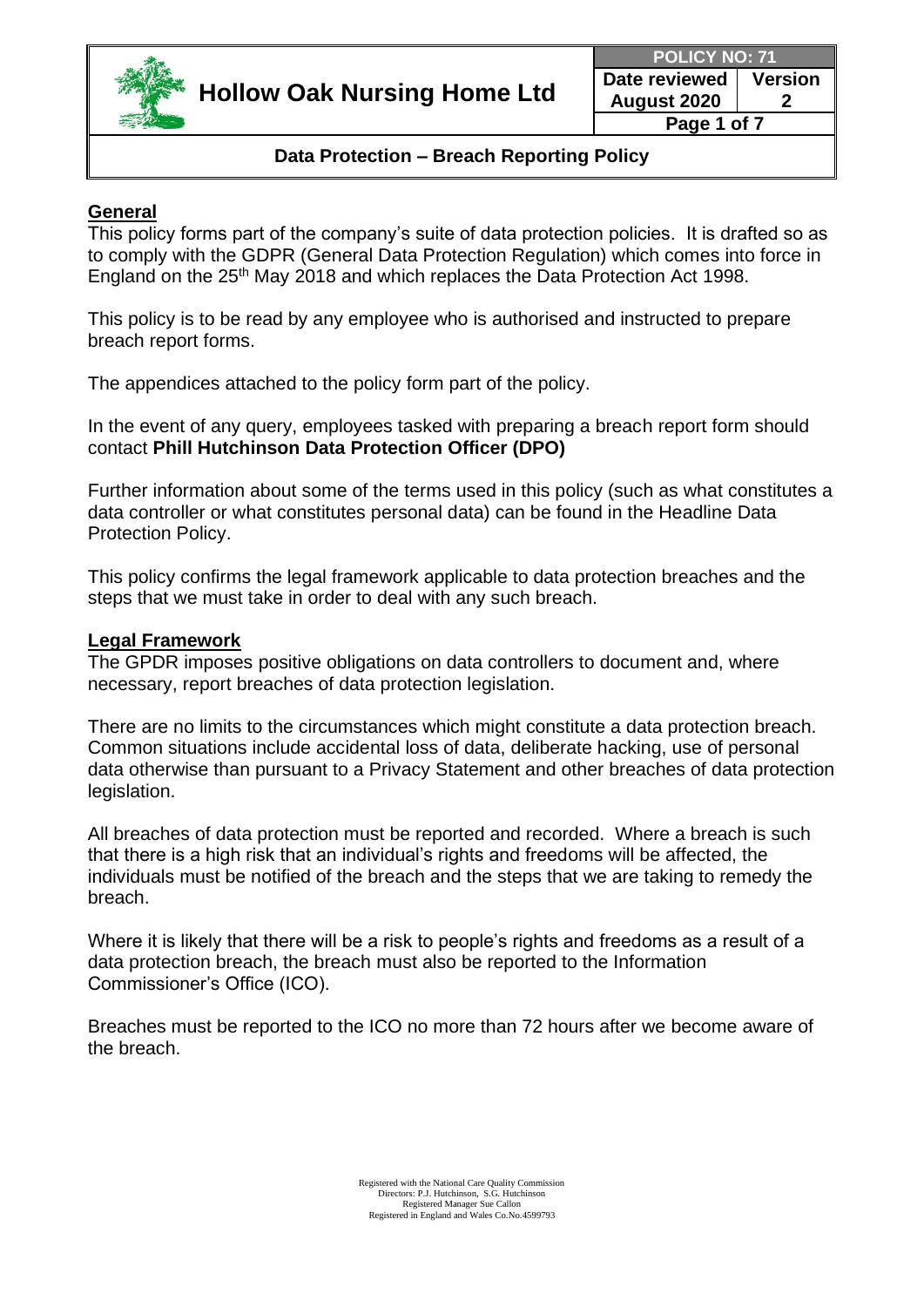

# **Data Protection – Breach Reporting Policy**

### **Responsibility for Breach Reporting**

It is the responsibility of the company's Data Protection Compliance Officer ("DPO") to deal with data protection breaches pursuant to this policy. Where we are obliged by law to appoint a data protection officer, that person will be the DCPO for the purposes of this policy.

In the event of a breach, it is the responsibility of the DCPO to complete the breach report form, take any corrective actions which are deemed necessary and to make any onward reports, either to the individuals affected or to the ICO.

Where the DCPO (Phill Hutchinson) is not available, responsibility for ensuring compliance with this policy falls to the deputy DCPO, Antony Pearson. If the deputy DCPO authorises another employee to carry out the functions of the DCPO under this procedure, that authorisation must be provided in writing and a copy of the authorisation appended to the breach report form.

Deputy DCPO will also be responsible for ensuring that any employee other than the DCPO who is authorised to complete this report has completed it correctly and must approve any decision to report or not report to the ICO or to the individuals affected.

In any situation where someone other than the DCPO has completed the breach report form, the DCPO must be notified of the breach report as soon as they are available. In that situation, the DCPO has authority to overturn any decision taken by any other officer or employee.

### **General Responsibilities of All Employees**

Every employee of the company and every other worker or contractor who is obliged to comply with the provisions of this policy has personal responsibility to:-

- 1. Minimise the possibility of any breach of the company's data protection procedures; and
- 2. Promptly report any breach which comes to their attention to the DCPO or, in the absence of the DCPO, to the deputy DCPO; and
- 3. Immediately report any breach of this policy occasioned as a result of the individual's own acts or omissions to the DCPO or, in the absence of the DCPO, to the deputy DCPO.

Although the company reserves the right to take appropriate action (which, in the case of employees, may be action pursuant to the company's disciplinary procedure) against individuals who are responsible for data protection breaches, the company will usually only take such action where it is considered that the breach is so serious or the actions leading to the breach were so negligent or wilful that such action is appropriate.

In most cases (and to ensure transparency in reporting), the company will not take any action against the individual other than in respect of highlighting corrective actions or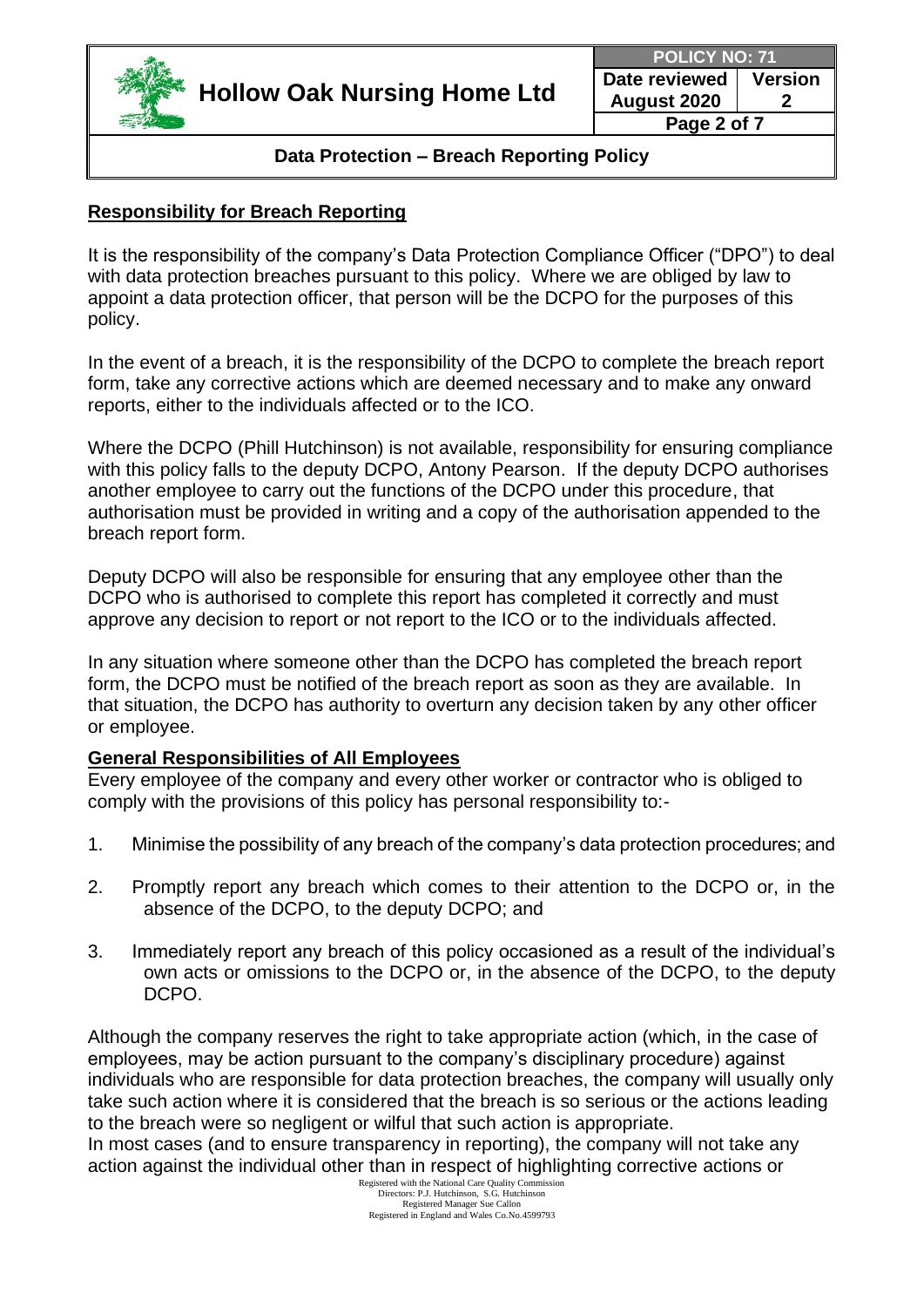

# **Data Protection – Breach Reporting Policy**

highlighting (and dealing with) training needs.

As such, all individuals are actively encouraged to report their own breaches of data protection without fear that they will be subject to any sanction as a result.

Failure to report a breach (whether occasioned by an individual or whether occasioned by a third party known to the individual) will be seen as behaviour warranting disciplinary action in the case of employees and potential termination of engagements in the case of workers and contractors.

The company does not routinely conduct spot checks. The company reviews matters following all Breach Report to ensure that it's policies and procedures are operating correctly and are compliant and will make changes where this is found to be necessary

### **Breach Report Register**

The DCPO maintains a register of all breach reports, including those which are not reported to affected individuals and/or the ICO.

Each breach report is numbered sequentially and must be kept in the central register.

#### **Completing a Breach Report Form**

All data protection breaches must be reported using the company's breach report form.

The breach report form will be updated from time to time to ensure that it remains compliant with data protection legislation.

The breach report form must be completed in full in order to ensure compliance with data protection legislation.

The Reporting Employee named on the breach report form is the individual completing the breach report form. This will usually be the DCPO unless the DCPO is not available, in which case it will be the individual appointed pursuant to this policy.

At section 3 of the breach report form, the Reporting Employee must give as much information as possible about what has happened, when it happened and how it happened. Where there has been any attempt to hide the breach, full details of that must be given.

Where there is insufficient space on the form to set out all of the details, the details should be typed on a separate sheet which is endorsed with the breach number and then affixed to the breach report form.

The purpose of section 3 is to ensure that the DCPO (if someone other than the DCPO was the Reporting Employee) and/or the ICO and/or any other person lawfully entitled to review breach report forms and/or the directors of the company are able to see precisely what has happened and form an immediate view as to whether the right action has been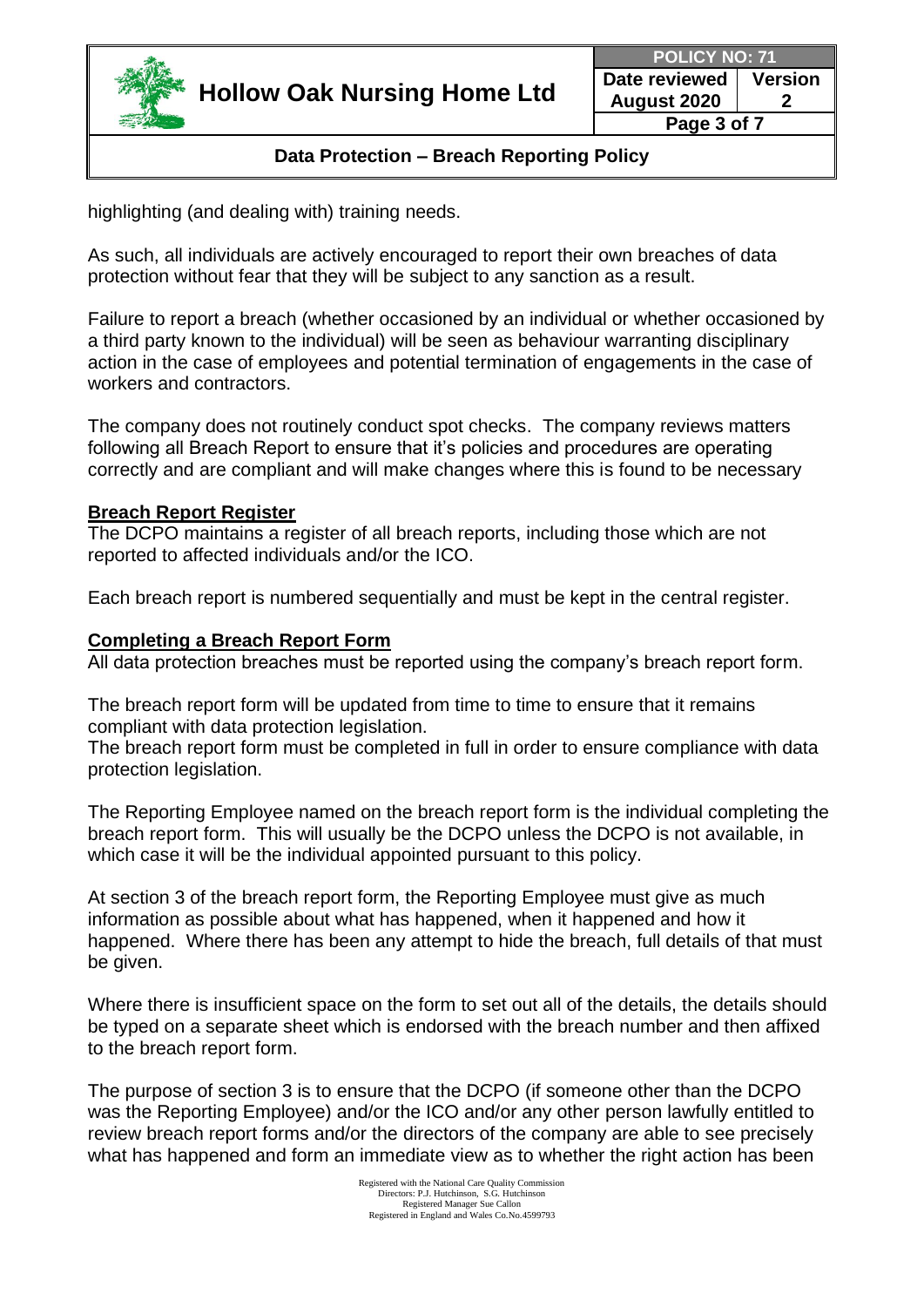

**POLICY NO: 71 Date reviewed August 2020 Version 2 Page 4 of 7**

# **Data Protection – Breach Reporting Policy**

taken by the company.

At section 4, the Reporting Employee should think about how many individuals will be affected as a result of what has happened. For example, if an e-mail has been sent to the wrong recipient and only contains information about one person, this will be easy to answer. If bulk data has gone missing or has been abstracted, try and provide the best estimate of the number of individuals affected by the breach. This section is not about the severity of the breach – it is simply a record of the number of people who the company believes will be affected by the breach.

Section 5 relates to the likely consequences of the breach. The Reporting Employee is encouraged to look at all possible consequences of the breach and should not minimise the likely consequences either to protect the company or to justify not making a report to the individuals affected and/or to the ICO. In many situations, it may not be possible to say with any certainty what may happen, but where data is in the hands of a third party who has no right to have it and there is no realistic possibility that that person can be prevailed upon to return the data and/or destroy any data which is in their possession, regard should be had to the possibility that data could be used for (for example) identity theft or other types of fraud.

Where the data is improperly in the hands of a third party whom is known to the company and who may have a contractual, professional or other relationship to the company, the likely consequences of the breach may be rather less serious.

## **Reporting a Breach**

Where the consequences of the breach are likely to lead to a high risk that the rights and freedoms of the affected individuals will be adversely affected, those individuals must be notified of the breach.

Similar considerations apply when deciding whether or not a breach should be reported to the ICO. Where it is decided not to report to either the affected individuals or the ICO, the "internal report" box in section 6 can be ticked. In that situation, the reasons why it is not felt that an external report to either the affected individuals or the ICO is necessary should be recorded in the "further comments" section at section 8 of the form.

Where a breach is regarded as sufficiently serious to warrant a report to the affected individuals and/or the ICO, the relevant boxes should be ticked and details of the breach be provided to the person to whom it is to be disclosed, together with details of the corrective actions to be taken and the dates on which those actions will be taken. In every case, whether or not there is an external report to the individuals affected and/or the ICO, the Reporting Employee should set out the corrective actions which are to be taken to deal with the breach that has been identified and to prevent such breaches happening in the future. Dates by which actions should be taken must be included and it will be the responsibility of the DCPO (or such person acting in lieu of the DCPO) to ensure that these dates are met.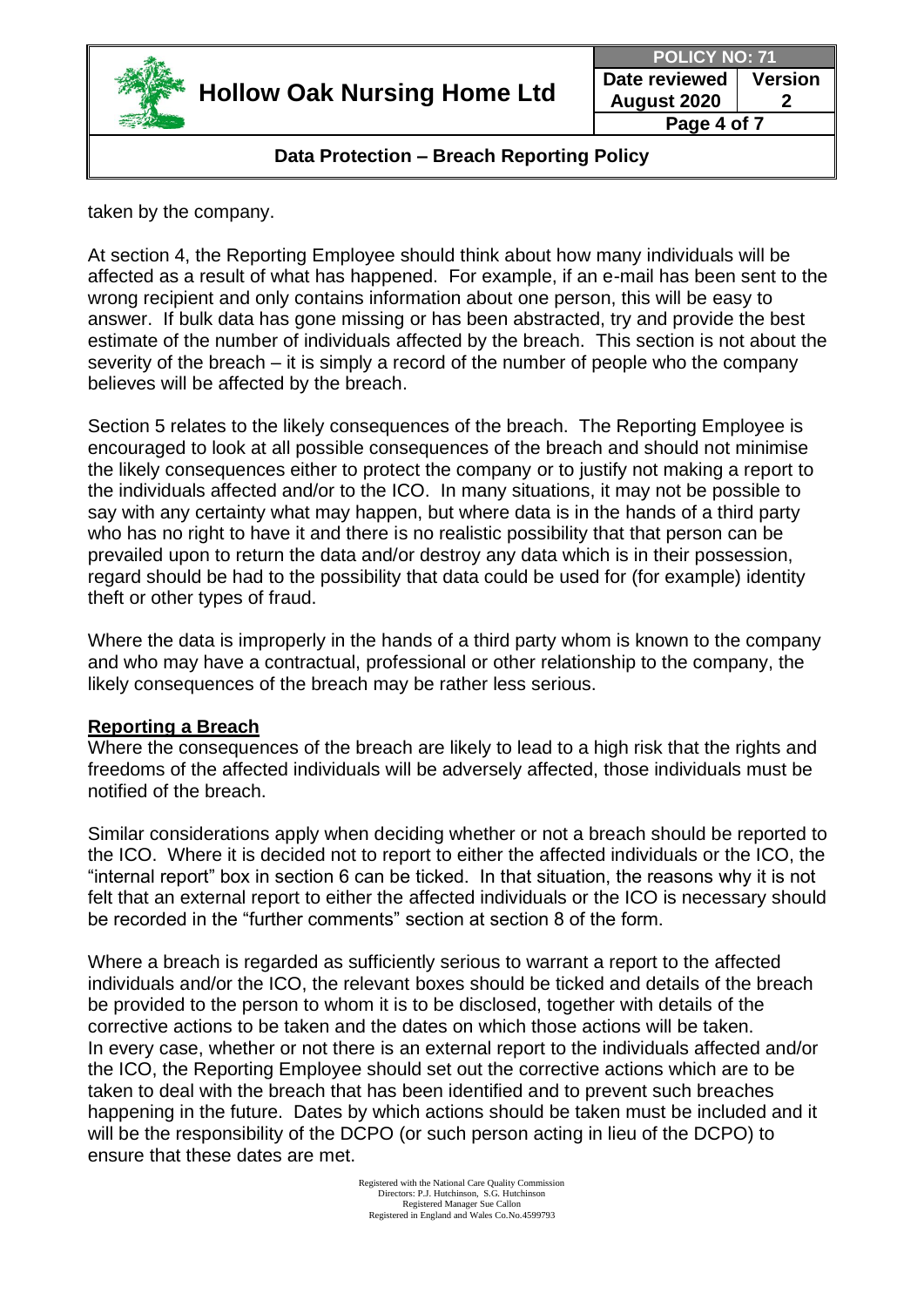

**POLICY NO: 71 Date reviewed August 2020 Version 2 Page 5 of 7**

# **Data Protection – Breach Reporting Policy**

Corrective actions might include steps taken to remedy the immediate breach and recover any information which has been improperly disclosed or might involve reporting thefts to the police as well as to the ICO. Corrective actions to prevent a recurrence of a breach might include identifying trends in breach reporting (to see if there is any weakness in the company's procedures which is leading to breaches) or individual training requirements for employees who are responsible for the breach. Where the breach is occasioned as a result of repeated failure to abide by the company's data protection procedures, most widespread training may be necessary and where such refusals to abide by the company's data protection procedures are noted, formal disciplinary action may also be required against the employees concerned.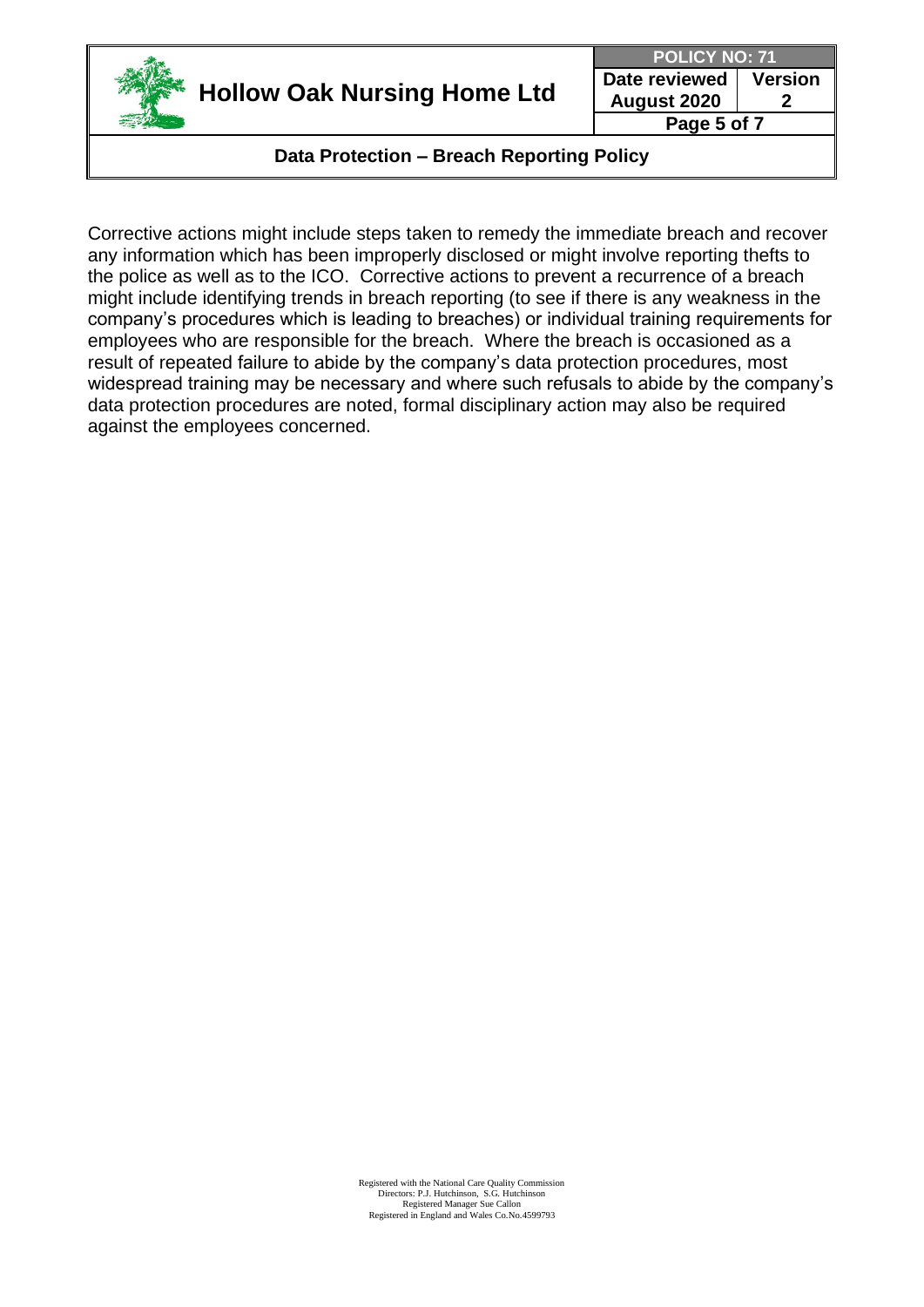|                                           | <b>Hollow Oak Nursing Home Ltd</b> | <b>POLICY NO: 71</b> |                |  |
|-------------------------------------------|------------------------------------|----------------------|----------------|--|
|                                           |                                    | Date reviewed        | <b>Version</b> |  |
|                                           |                                    | August 2020          | כי             |  |
|                                           |                                    | Page 6 of 7          |                |  |
| Data Protection - Breach Reporting Policy |                                    |                      |                |  |